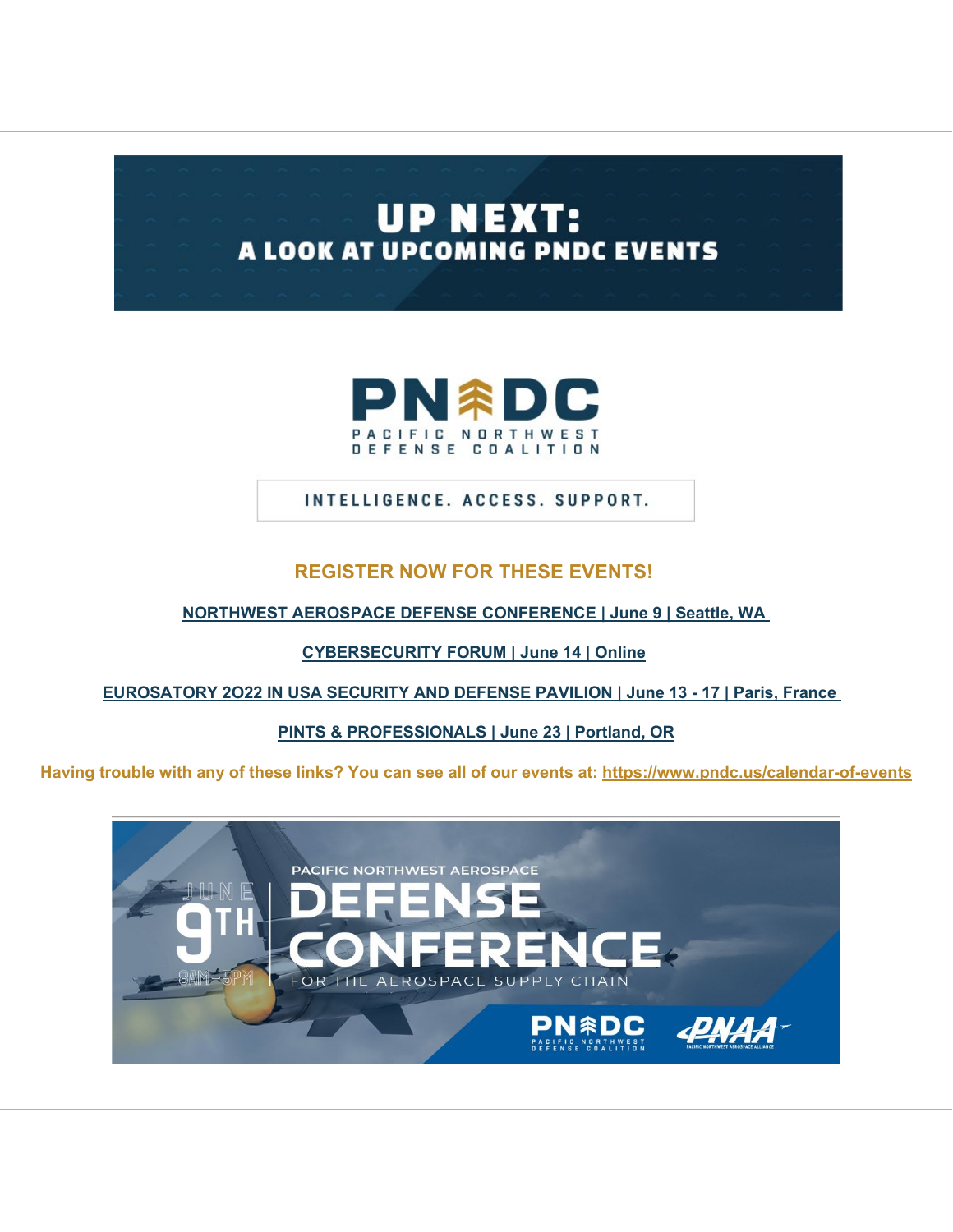**NORTHWEST AEROSPACE DEFENSE CONFERENCE | June 9 | 8:00 AM - 5:00 PM (PST) | Seattle, WA**

As you develop your business strategy, join us to gather the market intelligence, trends, and analytics you need to navigate the changing landscape of the defense marketplace. Stay informed, make connections, network with peers, and grow your business at the Northwest Aerospace Defense Conference.

#### **SPEAKER ANNOUNCEMENT**



We are pleased to welcome JJ Gertler, Director, The Defense Concepts Organization for a Pacific Northwest Aerospace Defense Overview.

#### **THANK YOU SPONSORS!**

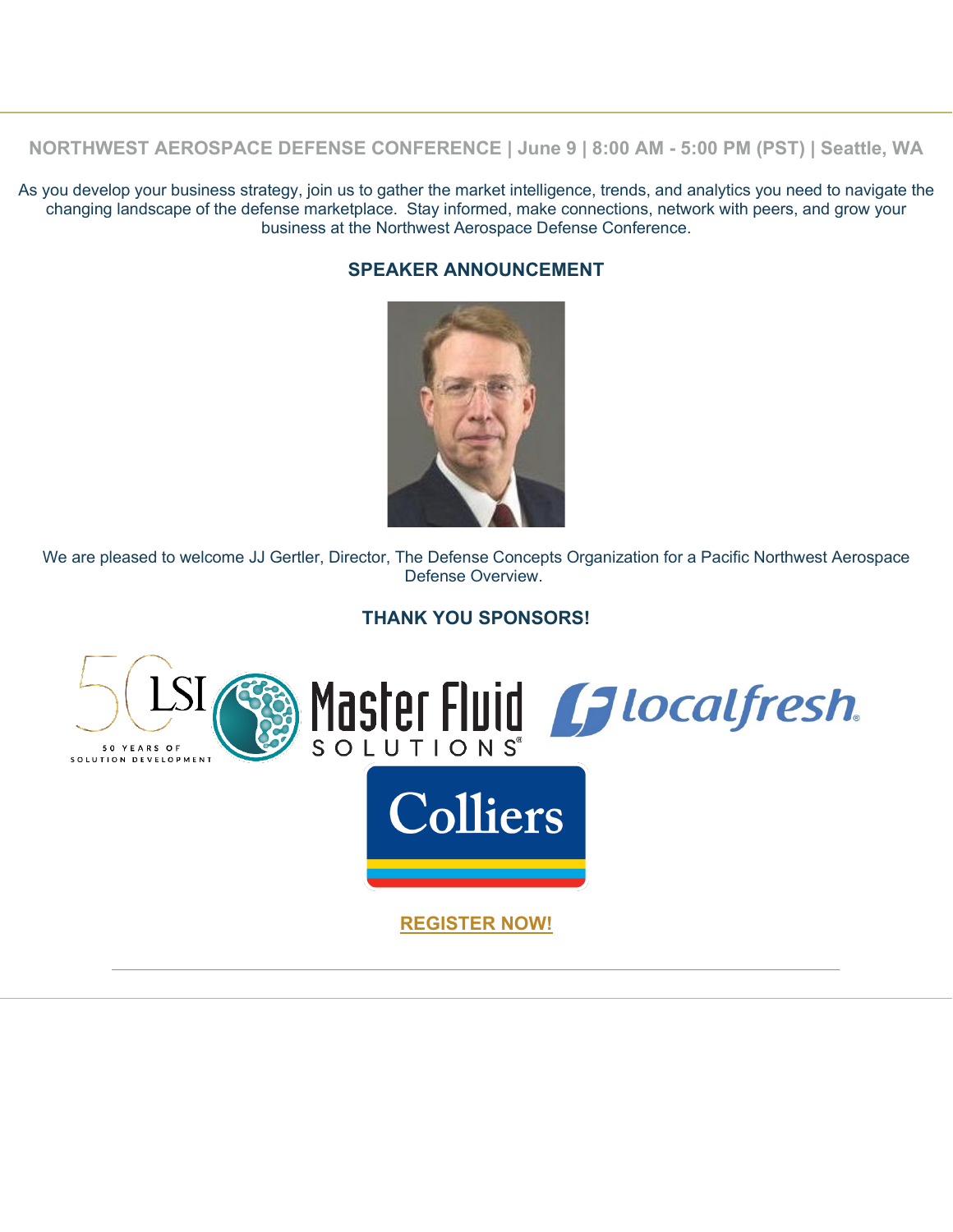

# **CYBERSECURITY FORUM | June 14 | 9:00 AM - 10:30 AM (PST) | Online**

The Pacific Northwest has been the site for a pilot program to help manufacturers comply with cybersecurity requirements. Based on feedback from this program, we are launching a monthly check-in to provide relevant information… **and lots of time for your questions to be answered by our cybersecurity expert panel.** The content will be targeted to both management and technical staff working toward cybersecurity compliance with the Department of Defense's Cybersecurity Maturity Model Certification (CMMC) and other cybersecurity efforts.

# **[REGISTER NOW!](http://pndc.memberclicks.net/message2/link/992abe7c-eeb9-407f-9ba0-c5cfb275ec4a/2)**



**PINTS & PROFESSIONALS | June 23 | 4:00 PM - 6:00 PM | Portland, OR**

Please join PNDC for a fun-filled networking happy hour! This in-person networking event is a great opportunity for you to engage with PNDC Members and other businesses in the defense/security industry. There will be ample time to mingle, have some good food and refreshments. We hope to see you there!

### **[REGISTER NOW!](http://pndc.memberclicks.net/message2/link/992abe7c-eeb9-407f-9ba0-c5cfb275ec4a/6)**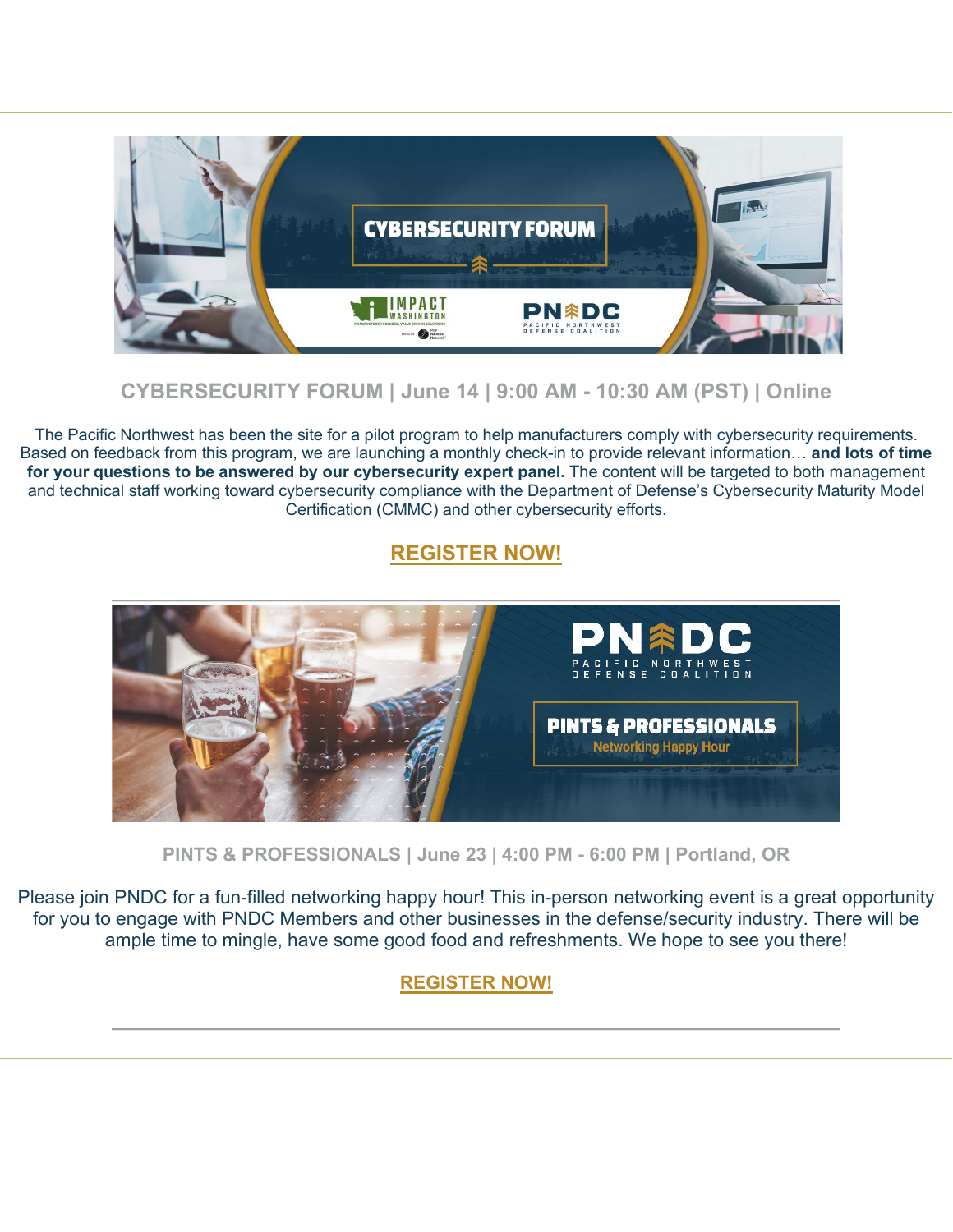

## **EUROSATORY 2022 IN USA SECURITY AND DEFENSE PAVILION | June 13 - 17 | Paris, France**

This year, PNDC will be hosting a booth at the Eurosatory trade show featuring five pacific northwest businesses. If you also plan to be in attendance, please reach out to Denise Ryser. We would love for you to stop by our booth for a visit or join us for a stroll around the showroom floor.

## **Denise Ryser: [denise@pndc.us](mailto:denise@pndc.us)**

**THIS WEEK'S SUSTAINING MEMBER SPOTLIGHT:**

# **Oles Morrison Rinker & Baker LLP**

Oles Morrison Rinker & Baker is one of the West Coast's most experienced and trusted law firms. They have been providing legal counsel to companies in all phases of construction and government contracting. They work with a variety of government contractors including: construction, base operations, defense, maritime, engineering, aerospace, information technology, [energy and communications.](http://pndc.memberclicks.net/message2/link/992abe7c-eeb9-407f-9ba0-c5cfb275ec4a/7) 





**[SEE ALL SUSTAINING MEMBERS & SUPPORTERS ONLINE!](http://pndc.memberclicks.net/message2/link/992abe7c-eeb9-407f-9ba0-c5cfb275ec4a/10)**